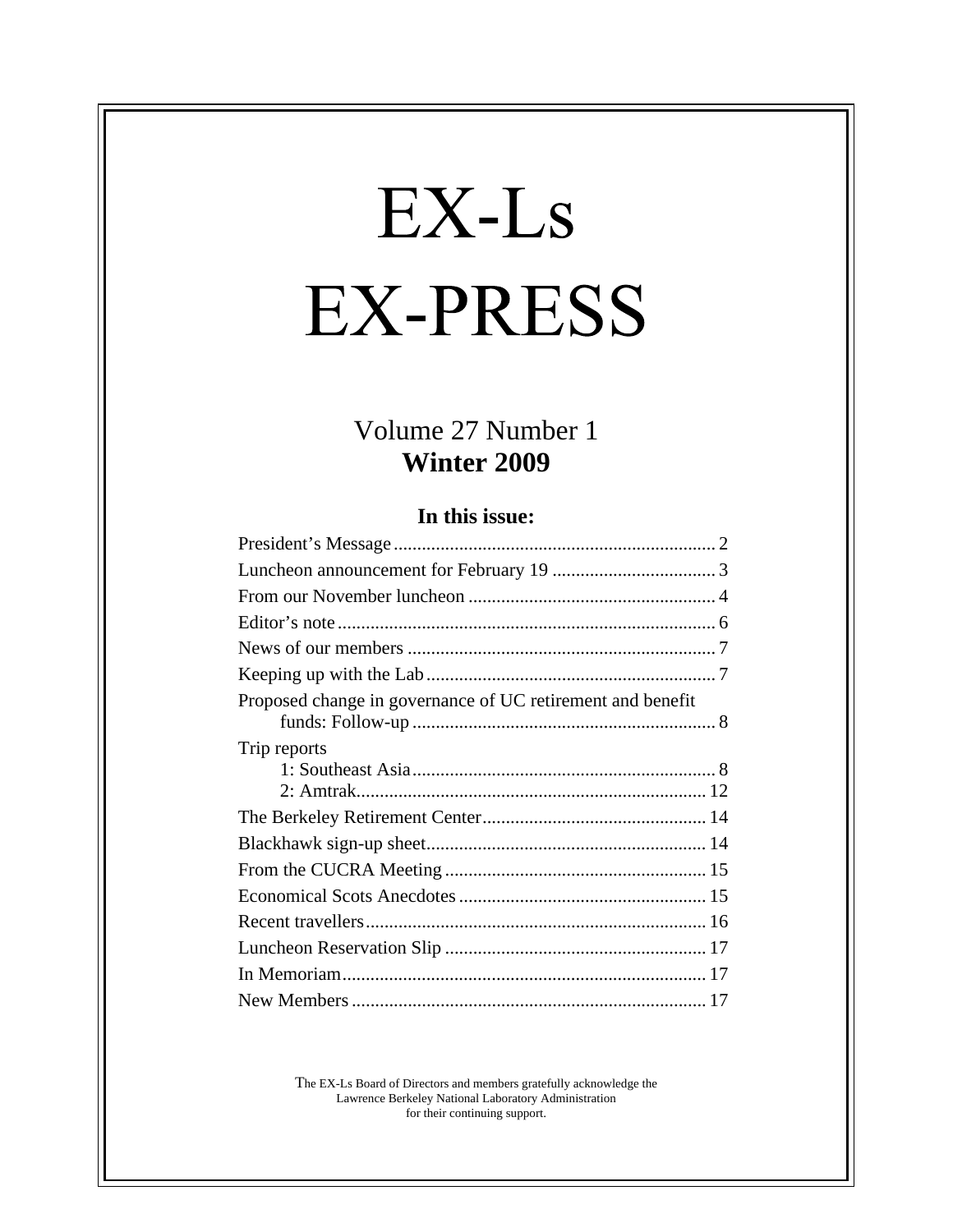Volume 27 #1: Winter 2009 (Published January 2009)

#### **President's Message Don Grether**

This is my first President's Message, which seems a bit early as I have only been in office for a week as I write this. However, I'm told, that's the tradition. I found another tradition, the succession from member to  $2<sup>nd</sup>$  Vice President, to  $1<sup>st</sup>$  Vice President, to President, to be very helpful as I got to know the other members of the EX-Ls Board, and learned "the ropes" from now immediate past President, Jose Alonso, and his immediate predecessor, Janis Dairiki.

The November luncheon, held at the Berkeley Yacht Club, was well attended and I have heard only positive comments about venue and the food (realizing, of course, that no venue or menu will please everyone) and the speaker, Ron Krauss. His interesting and informative talk about cholesterol (summarized elsewhere in this Newsletter) generated lots of questions, but at some point we had to move on to other business.

At the Luncheon Mark Chekal-Bain was introduced as the Lab's new Community Relations Official, replacing Terry Powell. Mark is a resident of Berkeley, and has long been involved in local and regional politics. Most recently, he was at UCOP as the Director of Advocacy for the UC system. Patrick Cullinane was introduced as the new Director of the UC Berkeley Retirement Center. He has long been active in community health systems and in particular health problems associated with aging. (We can all relate to that.) On a more positive note, he has also been involved in efforts for continued growth of older adults, such as educational programs.

Jose would have normally presided over the election of new officers, but he was not able to attend the luncheon, and Janis took his place. Up for election were Don Grether for President, Rich Sextro for 1<sup>st</sup> Vice President, Rollie Otto for 2<sup>nd</sup> Vice President, Suzanne Stroh for Treasurer/Membership, Vicky Jared for Activities Coordinator, and Karen Springsteen for Secretary. Once the election had taken place Janis carried out yet one more tradition by handing the gavel to Don. Karen and Rollie are new Board members, and we welcome them. Karen is taking over from Per and Eleanor Dahl. We collectively thanked Per and Eleanor for their excellent efforts over a multi-year period and gave them some modest gifts as a token of our appreciation.

While our first attempt at having a wider variety of activities, Playland-Not-At-The Beach, did not work out, we are going to try again with a trip in March to the Blackhawk Museum in Danville. Suzanne is a docent at the museum and spoke about it briefly at the luncheon. As a personal note, I have been to the museum a couple of times and highly recommend it. There is a signup sheet elsewhere in this Newsletter. [See pp 14 & 15; President's letter continues on p 6.]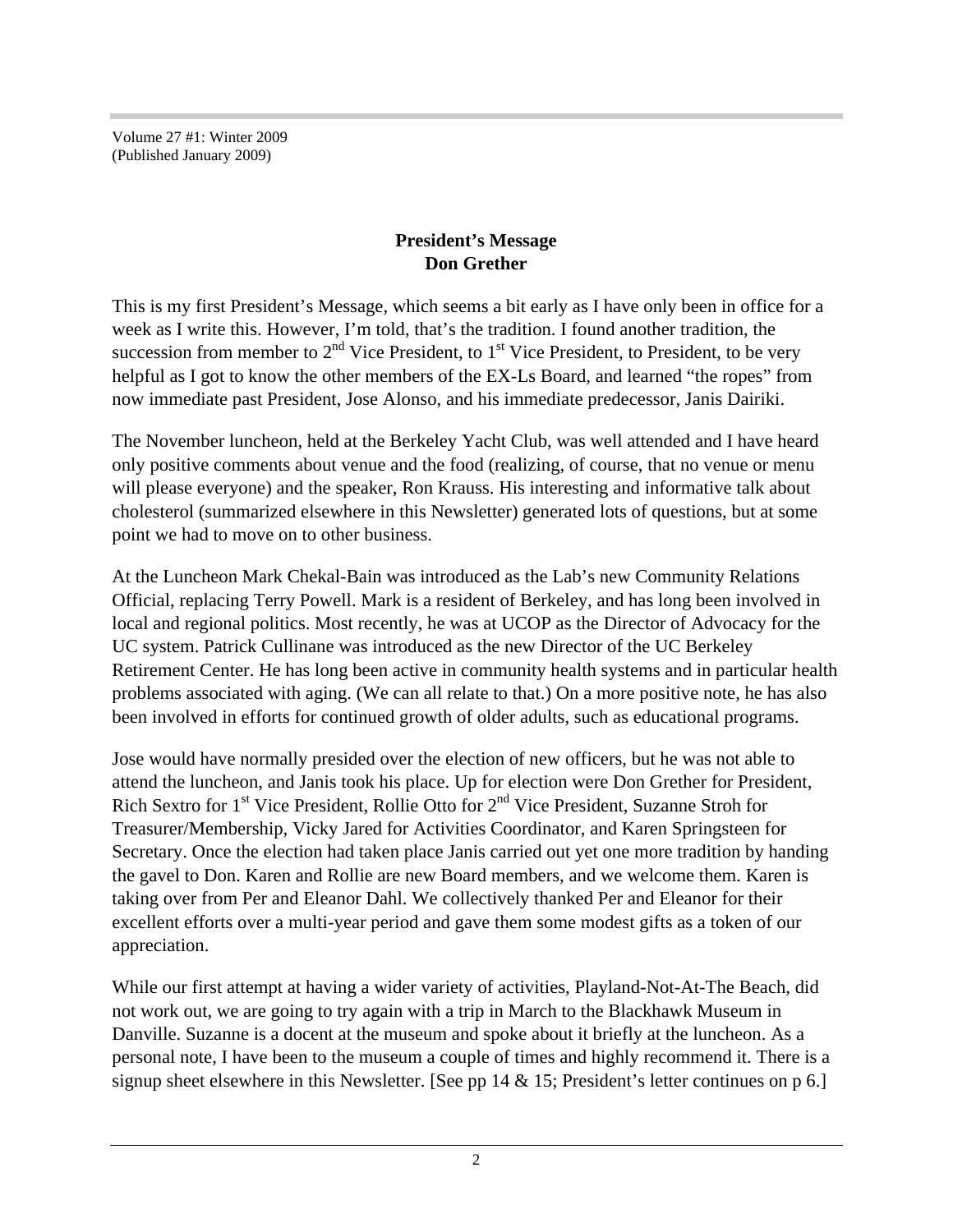

#### **2009 Winter Lunch**

**Date: Thursday, February 19, 2009** Where: Spenger's  $\leftarrow \leftarrow \leftarrow \text{NOTE}$ : WE'RE AT SPENGER'S THIS MONTH **1919 Fourth St. Berkeley Time: No-host Bar: 11:30 AM Lunch Served: 12:15 PM Speaker: Chris Somerville, Director: Energy Biosciences Institute Subject: The development of cellulosic biofuels Menu: Cedar Roasted Salmon Filet w/ Northwest berry sauce (lunch salad) Shrimp Louis w/ 1000 Island dressing (clam chowder) Flatiron Steak (lunch salad) Cost: \$25 per person (PREPAID) Reservations: Please make checks payable to EX-Ls. Send to Vicky Jared 4849 John Muir Road Martinez, CA 94553 For regular mail, the reservation slip is on page 17. You may also reserve via e-mail to jaredrv01@aol.com, or telephone at 925-228-2145.**

**It is imperative that Vicky receive your reservations by February 16, 2008.**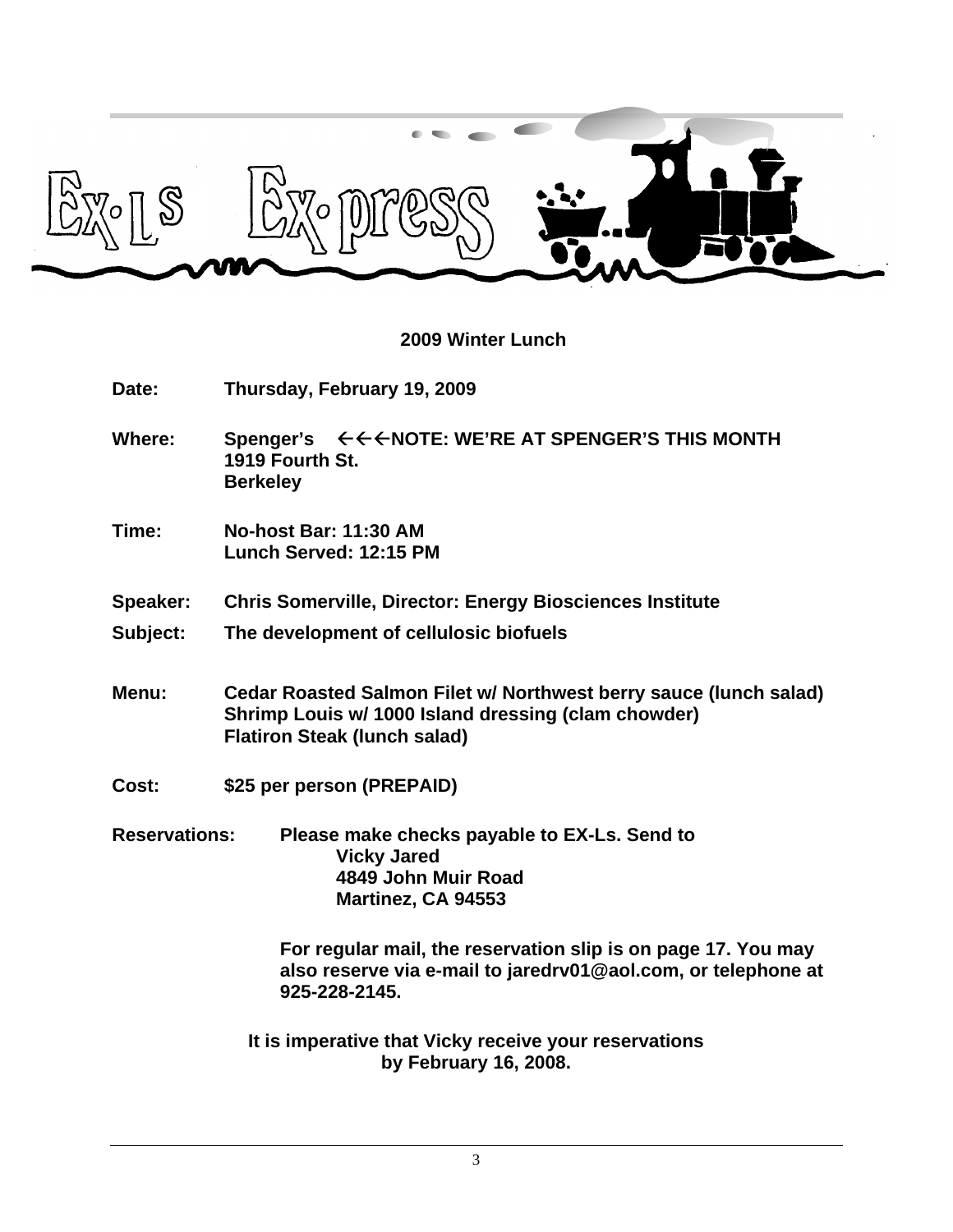#### **From our November Lunch**

*Reported by Don Grether:* Our November speaker was Ronald Krauss, MD, of the Children's Hospital Oakland Research Institute (and Guest Senior Scientist in LBNL's Department of Genome Sciences), bringing us up to date on progress in cholesterol research at LBNL.

Cardiovascular disease is the leading cause of death and, together with strokes, the leading cause of disabilities. As we all know, cholesterol is a major factor in disease of the arteries, together with high blood pressure. And we now know that low levels of inflammation are also part of the process. There are different forms of cholesterol, which can be characterized as "the good, the bad, and the ugly". High Density Lipoproteins (HDL) are "good" and Low Density Lipoproteins (LDL) are "bad". But half of the people destined to get heart disease have normal HDL and LDL levels. Which brings us to the "ugly" forms or subtypes of cholesterol, of which there are several. Pattern B is a subtype of LDL that Krauss's research program discovered and has developed tests for. It is present in about 1/3 of men and increases the risk of heart attacks by 3-4 fold. It is associated with a cluster of other heart disease risk factors including high blood triglycerides, low HDL, and a predisposition to both diabetes and high blood pressure. This combination has been called the *metabolic syndrome*.

The syndrome is genetically influenced, but we can do something about it – particularly with lifestyle changes such as exercise, and a diet that avoids sugars and includes unsaturated fats. However, many people on such diets don't respond as expected. Krauss and others have found that the genes underlying pattern B are very sensitive to carbohydrates and excess body weight. So people who have this trait can often reverse it by limiting starches and body weight. The converse is also the case and of some concern to people who go on low fat, high carbohydrate diets.

Statins have had the biggest impact on heart disease. They are very effective in reducing the body's production of cholesterol, and that causes the liver to take up more LDL from the blood. There is much evidence that lowering LDL is the major reason for the benefits of statins. However, lowering inflammation may also be part of the benefit. A recent study reported that high levels of CRP (C-reactive protein) are a marker for inflammation. While lowering CRP may be beneficial, CRP is usually not measured nowadays as using statins to lower LDL also lowers CRP.

Statins can reduce the risk by 25% to nearly 50%, but that leaves many heart attacks as well as strokes that are not prevented by statins. People remain at risk either because they don't respond to statins, or have other conditions. One of these is low HDL levels, as well as other features of metabolic syndrome. Raising HDL levels is an unproven approach, but there are limited studies. A once promising drug, Torcetrapib, was withdrawn after clinical trials showed an associated high death rate. Other treatments can be added to statins to improve HDL, pattern B, and triglyceride levels, such as niacin and fibrates. However, niacin has to be used at dosages that are accompanied by potential side effects, and so needs medical monitoring.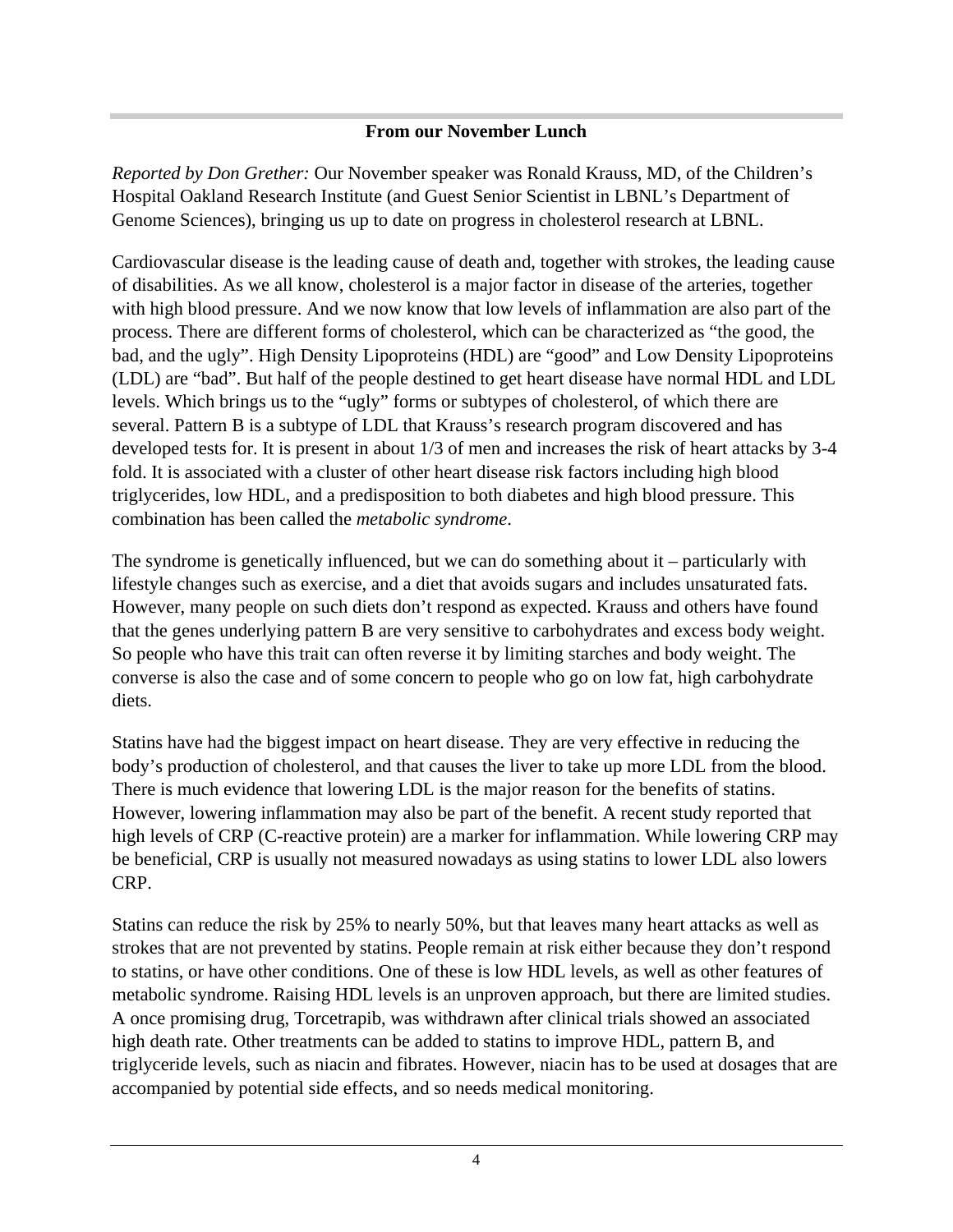There are other ways to lower cholesterol, and some evidence that lowering LDL by drugs other than statins has benefits. So the evidence remains overwhelmingly strong for the benefits of lowering LDL, particularly with statins. However, there is still much to learn and do, since many don't benefit from statins. Look at the example of Tim Russert, who appeared to have metabolic syndrome, and likely would have benefited by adding a drug such as niacin.

Krauss stressed the importance of genetics. His research program is using genetic tools to identify new and unexpected players in heart disease and statin response. They are beginning to sort out differences among individuals that indicate the need to tailor our recommendations for diet to particular genetic dispositions. This approach can also be applied to drug therapy. Such tailoring of specific diet and drug recommendations may become even more refined in the future. With the testing of pattern B available from several labs, and new and better tests on the horizon, we are already in a position to apply such knowledge to optimizing approaches for reducing heart attack risk.

*Luncheon Attendees:*  Bob Avery Andy DuBois Victor & Nancy Montoya Dick Baker **Tom & Ione Elioff** Marty Morimoto Winnie Baker Warren & Abby Faust Catherine Parrott-Hawkins Josephine Barrera **Ben & Mary Feinberg** Fred Perry Sharon Barrett Ed & Pauline Fleischer Tom & Marcia Beales Sherry Fuzesy & guest Patricia Powers-Risius Don Bell & guest Joyce Lu Edward Bennett Bill Benson **Branch Branch Branch Branch Branch Branch Branch Branch Branch Branch Branch Branch Branch Branch Branch Branch Branch Branch Branch Branch Branch Branch Branch Branch Branch Branch Branch Branch Branch Branch** Gene & Myrna Binnall **Solution** Jim Haley **Andy Sensitive Andy Sessler** Bob Birge & guest Barbara Harry & Kate Heckman Rich & Joan Sextro Igor Blake Egon & Annette Hoyer Kay Bristol **Example 3** Vicky Jared Starr Shulman Jerome Bucher Bob & Barbara Budnitz A. David Johnson Robbie & Mary Smits Geores & Katie Buttner-<br>John & Ann Kadyk Mark Chekal-Bain **Matt Kotowski** Dave & Sally Stevens Winifred Corniea **Bud Larsh** Suzanne Stroh Donald & Pat Cowles **Iohn & Barbara Lax** Jack Tanabe Patrick Cullinane **Example Example 2** Katherine Lucas **Frace & Ron Walpole** Per & Eleanor Dahl Janis & Ned Dairiki Ted & Margaret De Castro Ken Mirk Speaker Ronald Krauss Sybil Donn Sandy Mocco & guest Jim

Genevieve Dreyfuss Koeppel Don & Becky Grether Clay Sealy Matt Kotowski<br>Dave & Sally Stevens Katherine Lucas Grace & Ron Walpole Ken Mirk Speaker Ronald KraussKoeppel and the state of the state of the state of the state of the state of the state of the state of the state of the state of the state of the state of the state of the state of the state of the state of the state of th

Borowiak Winnie Heppler George & Reni Shalimoff Clevenger Springsteen and Springsteen Springsteen and Springsteen Springsteen and Springsteen and Springsteen  $\sim$ Tom & Ione Elioff Marty Morimoto Ben & Mary Feinberg Vasiliki Sotirchou Stephanie Roth Jim Haley Harry & Kate Heckman Rich & Joan Sextro Winnie Heppler George & Reni Shalimoff Vicky Jared Nylan Jeung A. David Johnson John & Ann Kadyk Joe Katz Bud Larsh Suzanne Stroh John & Barbara Lax Doug McWilliams Bob Miller Marty Morimoto Fred Perry Art & Lucille Poskanzer Patricia Powers-Risius Gavin Robillard Stephanie Roth Clay Sealy Andy Sessler Rich & Joan Sextro Brenda Shank Starr Shulman Elizabeth Smith Robbie & Mary Smits Robert & Karen Springsteen **Springsteen** Dave & Sally Stevens Suzanne Stroh Jack Tanabe Grace & Ron Walpole Allan Zalkin Jon Zbasnik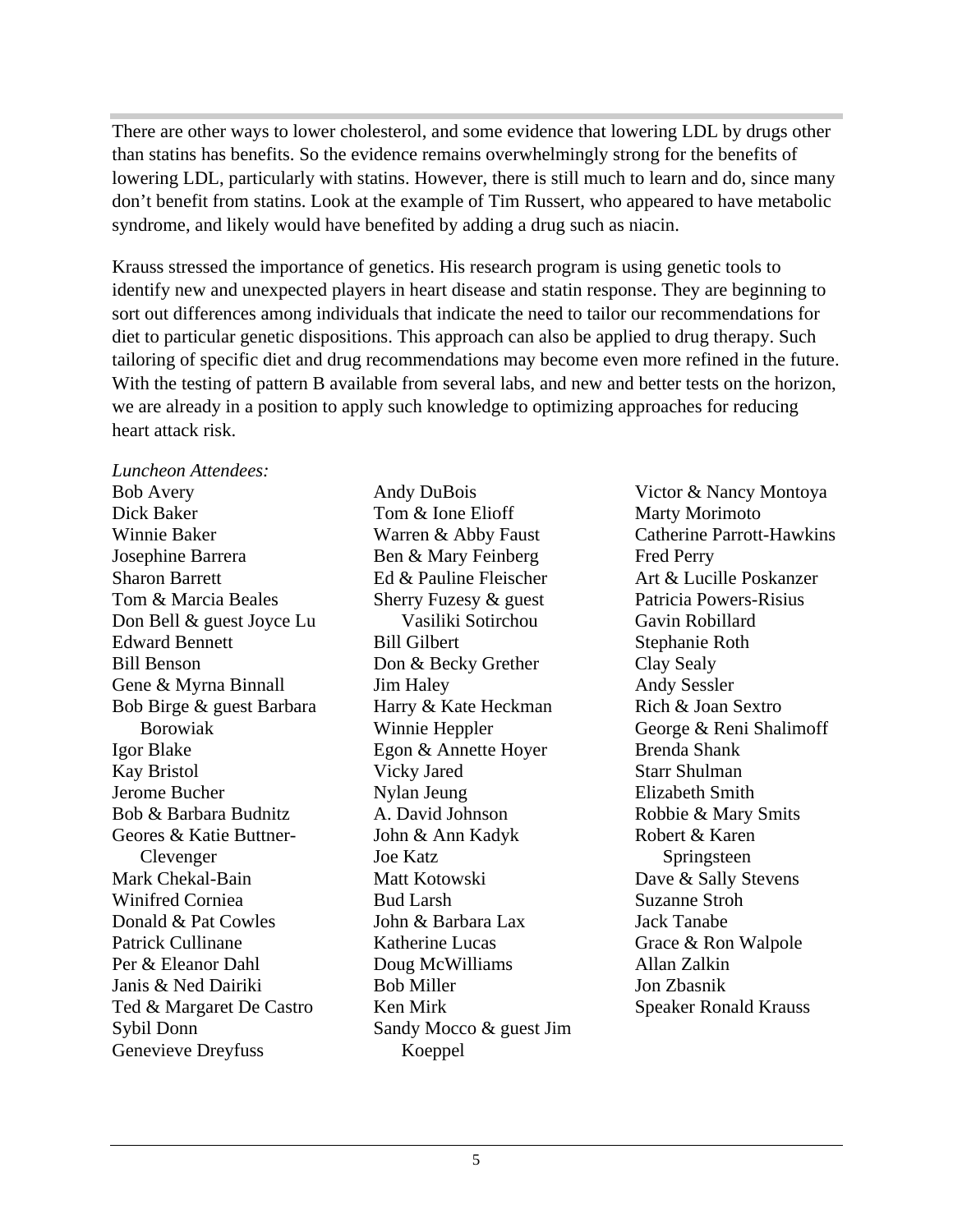#### **Editor's Note**

They say that change is good for keeping the mind alert…so as a service to our membership, Your Board has decided that luncheons in 2009 will continue to alternate between Spenger's (February and August) and the Berkeley Yacht Club (May and November). And we shall continue to put pad and pen on the tables, and we encourage you all to scribble us a note as to what you are doing; we would like to maintain – and expand – the "news of our members" – but we can't do that unless you tell us what you're doing. As always, articles or ideas for articles are welcome; the deadline for each issue is ten days after the preceding Board meeting (a full year's schedule is listed on the back cover; notice that the meetings now start at 3:00 on the dates listed); all members are welcome to attend, but until we have settled on a fixed venue (see the continuation of the President's message, below), you would be wise to check with a board member about location before attending. You can contact me at david stevens@comcast.net, at 1107 Amador Ave, Berkeley 94707, or 510-524-2904. // dfs

#### **President's Message (continued)**

We have changed one tradition. In recent years the main area of the Lab's Cafeteria has become nearly untenable as a place to hold Board meetings as the poor acoustics were combined with voices from other, smaller meetings, and from people coming to the coffee bar. While parking is "free" various construction activities at the Lab have significantly reduced the amount of parking near the Cafeteria. So for the January 8 Board meeting we met in the conference room of the UC Berkeley Retirement Center at the kind invitation of Director Patrick Cullinane and Program Manager Andre Porter. The Center is located on Walnut Street between University and Berkeley Way, across the street and up the block from Berkeley Hardware, and within easy walking distance of the Berkeley BART station. We pretty much filled the room, but it was a whole lot quieter than the Cafeteria. There is convenient parking but it's not free. However, we learned at the meeting that we are able to get parking passes from the Center.

One disadvantage of the Center is that is does not offer folks the opportunity to "come back to the Lab". For the April 9 meeting we have reserved what is known as the Perseverance Hall Annex, a conference room that can hold 30 people. The standard time slot is 3:00 pm to 5:00 pm and anyone is welcome to attend. Perseverance Hall is attached to the Cafeteria so you can pick up a cup of coffee on the way to the conference room. We'll see how difficult the parking will be by then, which we can take into account in deciding where to hold future Board meetings.

In mid-December we had a meeting of the ad-hoc "Historian Committee" that included Don, Suzanne, Janis, Vicky, Tom Beales, and Bud Larsh. It turned out that a better name would have been the "Records Committee" as we mostly addressed what EX-Ls materials we wanted to keep, for how long, and the means of doing so. After the meeting Suzanne drafted a policy statement and a list of what we felt needed to be kept. The Policy was voted on and passed at the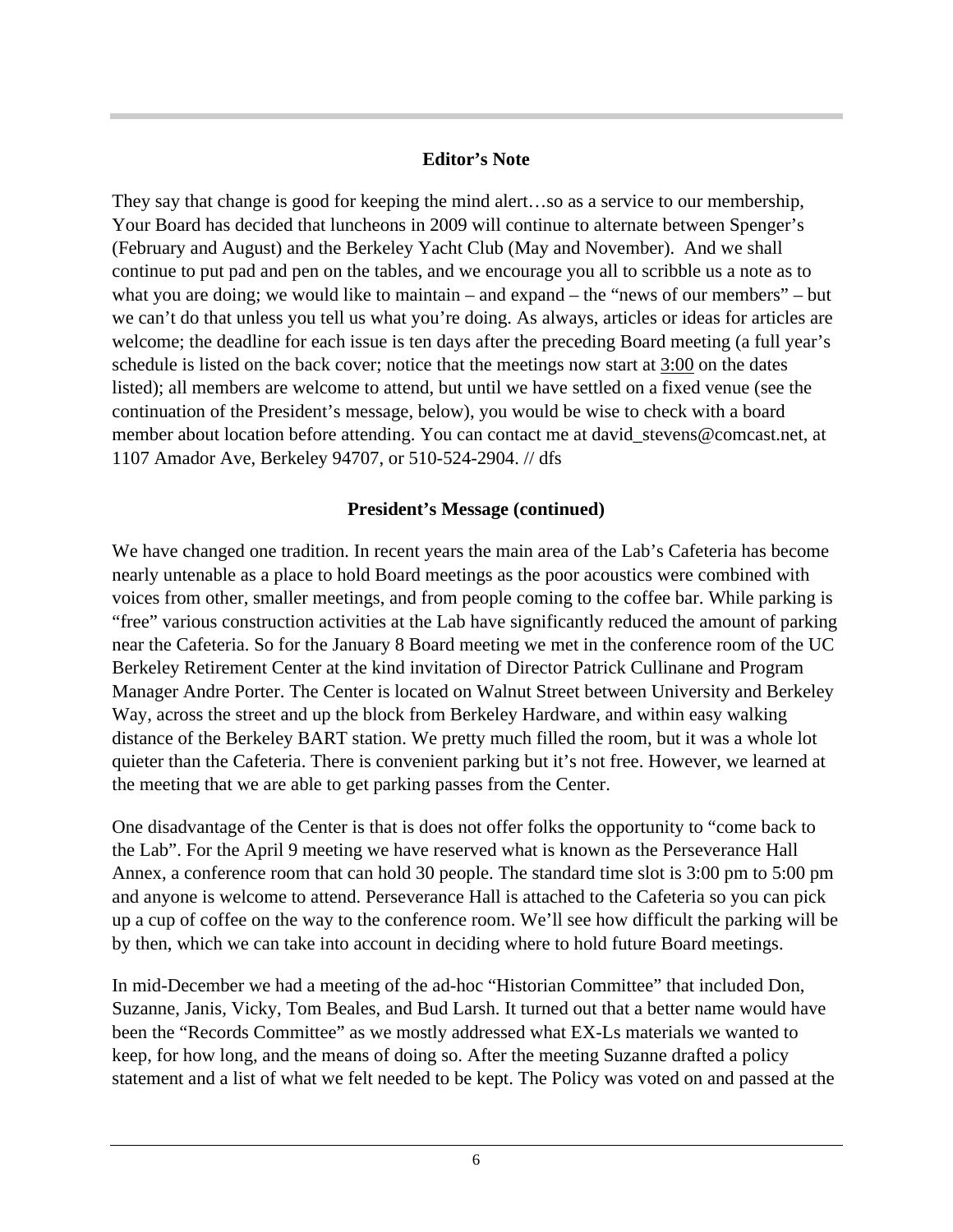January Board meeting. We will make it available to EX-Ls members, perhaps by putting it on our website.

#### **News of our members**

**Igor Blake** will head eastward in February to be crowned as the 2009 New Hampshire Outstanding Tree Farmer of the Year. In September he hosted an open house and hike on the 310-acre property near Newport, NH, that his mother registered as a Tree Farm in 1970, and for which Igor granted a conservation easement last year. [Note that a New Hampshire *Tree Farm* is somewhat more than a place to pick up a Christmas tree: It is a "privately-owned forest managed to produce timber with added benefits: improved wildlife habitat, water quality, recreation, and scenic values." In Igor's case, this includes Sugar River frontage, apple trees, open fields, and a portion of the Sugar River Trail.]

Per **Don Cowles**, contrary to what was published in the November Newsletter, **Emery Zajec** has not yet crossed the Great Divide. We were incorrectly informed by the UCOP, and we apologize to all.

**Shirley Ashley** has suffered a stroke, and is currently at Rounseville Rehabilitation Center, 210  $40<sup>th</sup>$  Street Way, Oakland 94611. She should be able to transfer into an assisted living home very soon; we shall keep you posted.

## **Keeping Up with the Lab**

**Is a battery-driven house in your future?** Scientists at Berkeley Lab are working on a so called "hybrid house." Sources such as exhaust from a dryer or the heat generated from a refrigerator would be converted into energy and stored in giant batteries. [\(http://cbs5.com/local/hybrid.house.energy.2.861216.html](http://cbs5.com/local/hybrid.house.energy.2.861216.html))

**More darkness:** NASA and DOE have redefined the Joint Dark Energy Mission, which will no longer be a competition but will be a single design for which two offices will be responsible. Three-fourths of the budget will go to the head project office at NASA's Goddard Space Flight Center in Maryland; one-fourth will go DOE's project office based at Berkeley Lab, which will be responsible for JDEM's instrumentation and flight operations.

**Do you know where your protein is?** Soon, no cell will be able to keep its secrets. Berkeley Lab scientists have developed a nanosized crystal that lights up on command, a feat that could allow researchers to more easily observe individual proteins as they move inside cells. The tiny beacon, which becomes luminescent after it's zapped with ultraviolet light, can be attached to a protein and switched on when the protein does something worth spying on — like bind to a drug or move from one part of the cell to another.

(http://newscenter.lbl.gov/feature-stories/2008/11/18/cagedquantumdots/)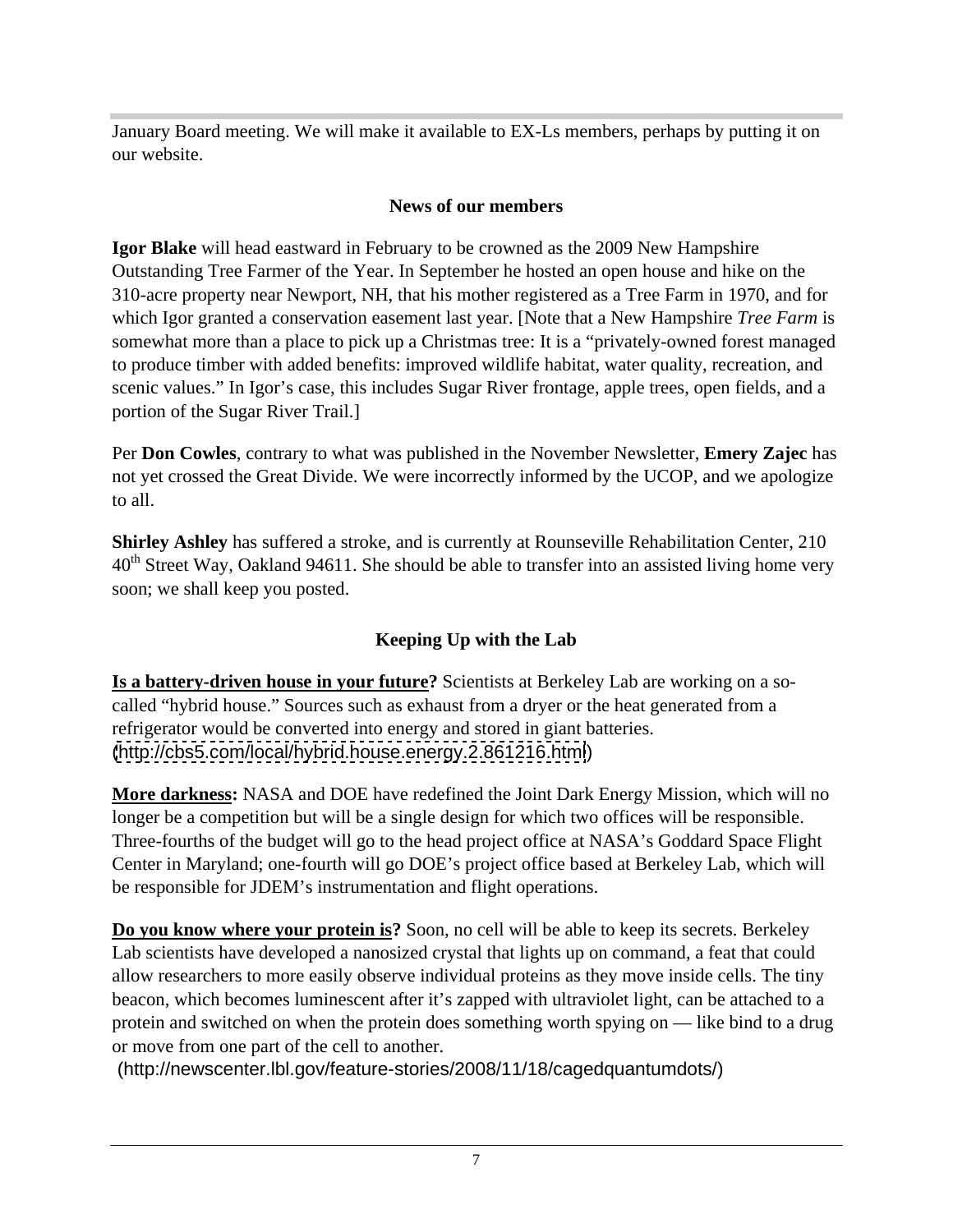**Perhaps it helped you forget:** Memory loss in healthy older people, in some cases at least, may be related to the accumulation of a fibrous protein in the brain that is implicated in Alzheimer's disease, as well as a shrinking hippocampus, according to a recent Berkeley Lab-led study that evaluated more than 70 elderly individuals

**Ave atque valete:** Barring the unexpected, **Steve Chu** will become the Secretary of Energy in the Obama administration. As of press time, the Regents had neither announced an interim director nor begun the (international) search for Chu's successor.

[\(http://newscenter.lbl.gov/press-releases/2008/12/16/obama-picks-berkeley-lab-director](http://newscenter.lbl.gov/press-releases/2008/12/16/obama-picks-berkeley-lab-director-) <steve-chu-for-energy-secretary/>

**Rehire policy:** The University's policy on rehiring retirees for campus staff and Lab positions (campus academic positions are excluded) is still undergoing review.

In addition to the above, current Lab news may be scanned at <http://newscenter.lbl.gov/> **.**

#### **Proposed Change in Governance of UC Retirement and Benefit Funds: Follow-up**

On November 10, AFSCME started the initiative process to amend the state constitution in accordance with the provisions of proposed legislative amendment ACA5 (see the October 2008 Ex-Press), which failed to make it onto the November ballot. We believe this is an issue of great importance to our membership, and urge you to inform yourselves about the measure, which is expected to be on the ballot in June.

#### **Trip Reports**

#### **1. A trip to Southeast Asia Andy Sessler**

*Introduction*: I love to travel, for I find it more informative and broadening than almost any other activity. I like to talk about my experiences and I like to talk to those who have either been on a trip or are contemplating one. Please – and this is the point of this article – contact me if you fall into one those categories (AMSessler@LBL.GOV, 510-486-4992). Since I have been to about 60 different nations there is a good chance we can find some topic of mutual interest.

Travel associated with my work has taken me many places, and I often try to take some extra time and vacation a bit. Thus last year, I had "official business" in Frankfort and Sicily, but managed "on the side" to go to Berlin, Warsaw, Krakow, and Budapest. During this past year I went to Guangzhou and Beijing, China (at their expense), and then later to Hiroshima, Japan (also at their expense). An "official" trip to Manchester, allowed visits to York, the Cotswolds and London.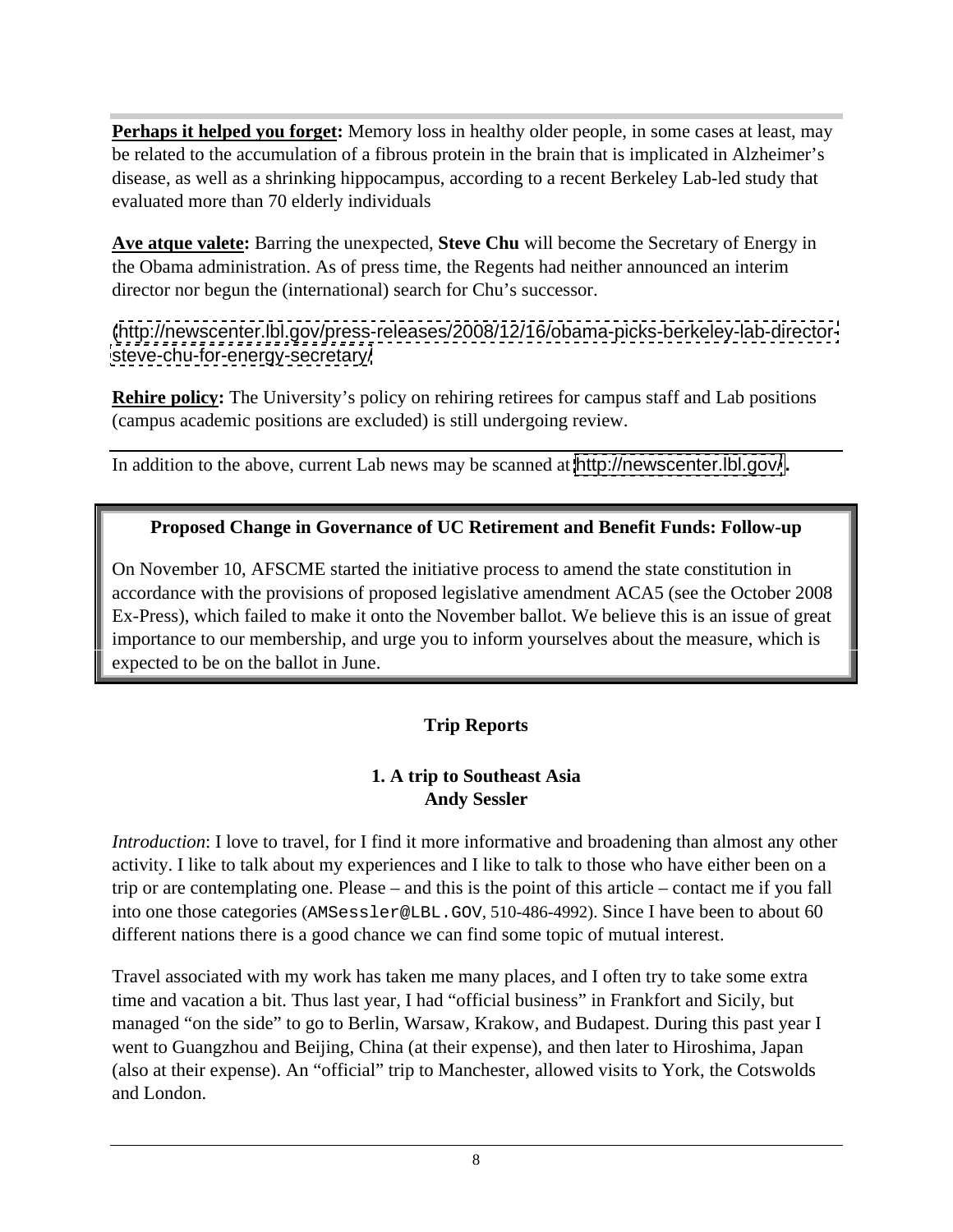Last September my friend, Sandi, and I took a "real" vacation and went to Thailand, Laos, Vietnam, and Cambodia. The following is extracted from e-mail reports to my children.

*Part 1: Thailand and Laos:* Spent 5 days in Thailand; saw the Royal Palace and many other temples. Arranged for a put-put (a three wheel motorized "taxi") to take us to three locations and wait for us at each. Cost 70 US cents. The only problem is he took us to places he wanted to go to: jewelry and fabric and gift shops. At each we didn't have to buy, but we had to spend 5 minutes looking. Then he got a gasoline coupon. After three hours I started to shout and he let us out.

Went to the old capitol (about 70 km away from Bangkok) and a second excursion to the Bridge Over the River Kwai (about 150 km away).

Our hotel room in Bangkok was tiny and dark, but had wireless (but I had to stand up if Sandi wanted to go by).

Here in Laos – what a contrast – for this is a very poor nation with only 6 million in the whole country (Calif. has 30 million). Very beautiful and almost everywhere just dirt roads. Yesterday we spent the day on the Mekong River. Here our hotel room is the largest we have ever been in (and also has wireless).

Exotic and wonderful food in both countries. Sometimes just "regular", but often extraordinary. Street vendors every 50 feet in both countries (in the cities) selling everything you need, as well as many different kinds of food. Pieces of meat on a stick, cooked over some charcoal has attracted us any number of times.

*Part 2: Vietnam*: We left Laos on Monday and have been in Vietnam this last week. Ha Noi is one large dump. Very poor, very dirty, very ugly. Also there is a complete personality difference between the people in Laos and Vietnam. The Laotians are all Buddhists (by law!) and they go out of their way to be kind and nice and gentle (so as to make it to Nirvana). The Vietnamese on the other hand, are loud, pushy (think nothing of cutting lines), and generally out for themselves (although I am told they are really out for their family). They seem to treat everyone this way; not only Americans (although the Vietnam War is called the War Against America, and is very much – still – in their art and in their thinking).

Ha Noi is a city of 6 million, and everyone uses a motor scooter, so there are about 3 or 4 million of them on the streets. At a red light, the scooters weave forward and when the light changes, about a hundred roar out. Crossing the street is not easy: one just keeps moving steadily and they weave around you! Telephone and electric lines are just a mess. It looks like there are separate lines for each phone, with extra coils on most poles in case they need to put in a new phone.

The country is very corrupt. Number three from the bottom of the list. The Communist Party controls the land, the airlines, the major industries, the TV and newspaper. There is no opposition allowed (or even thought about). The income tax is for those earning more than \$100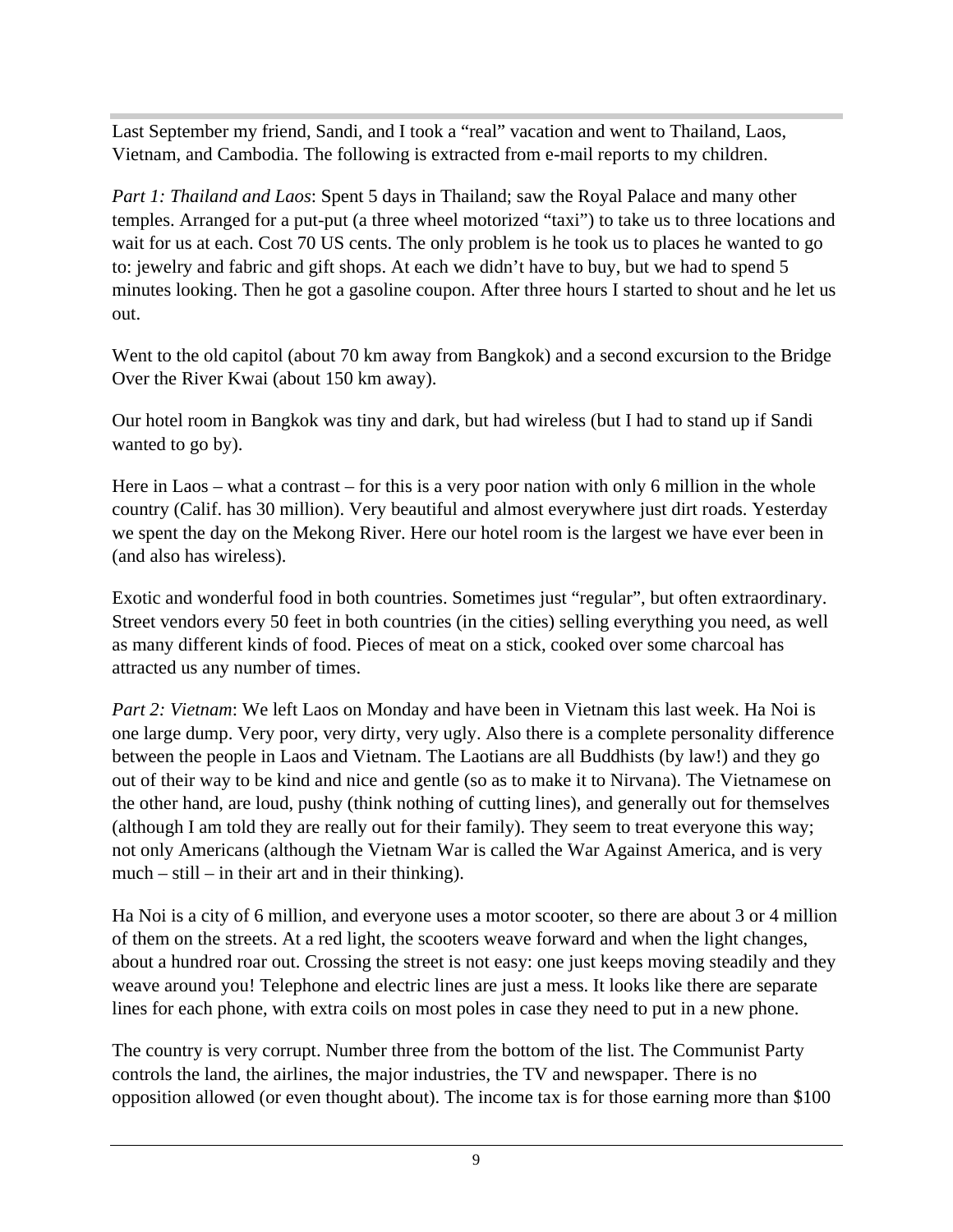a month, so all salaries are \$100, but then there are perks and so on, so the average worker gets much more than that. (No one could live – to say nothing of supporting a family—on \$100: meals alone cost about \$200 per month per person). Many buildings, bridges, roads, etc. are unfinished as the government approves construction, and no one wants to live in the development (far away, no services, etc.) and no one will do anything about public works. The contractor gets his cut before completion and the government authorities are paid off and approve. And no one objects, and only tries – very hard and very well – not to pay income tax (which pays for all this non-sense). This is the only form of protest. Pretty sad and no obvious improvement in sight….

Both here and in Laos, no personal questions are ever asked. For example, in Ha Noi we spent a week with the same – very personable and able – guide. We talked of many things: history, local customs, geology, politics, etc. We asked him about his family, but he never asked us anything abut ours. No usual questions of numbers of children, occupation, etc. Just no interest evidently. Tips are a business proposition: no smiles, "see you when you come again", waving goodbye. None of that.

For a few days we went sailing in Ha Long Bay of the China Sea. We had a private junk, very large, with a crew of 5, and the two of us and the guide. Did some kayaking and swimming. Ate lots of sea food: many kinds of shell fish (at least 5) and regular fish. The limestone mountains are similar to those in Quilin in China.

Simple things are not always simple on foreign soil: I went to a local barber and due to mis communication – more accurately, no communication – he cut off my beard. I had not seen my face – nor had anyone else – for the last 40 years, and it is clear that my appearance is, at best, shocking, and at worst, rather bad. Some say that I will have to stay in Southeast Asia for two or three months until my looks match my passport and they will let me into the US. Others think I should try to fly to the US on Sunday.

From Ha Noi we flew to Danang (where Pres. Johnson landed American troops and started the Vietnam War) and then drove south to Hoi An where we spent two days and then drove north of Danang to Hue (where the Tet Offensive was started and thus ended the Vietnam War). After two days we flew to Saigon and then on to Cambodia.

Hoi An is a quiet town and we enjoyed visiting the old quarter and then a whole day going to a Cham temple. In Hue we went to the Imperial City, as well as to many temples, as this was the government seat for about 150 years (until 1945). Saigon is a large city (about 9 M people with about 4 million motor scooters). Not much to see there except a thriving Chinese market, war museums, Reunification Halls, and further things like that. Our hotel had a picture posted of the hotel in 1890 and, surprisingly, it looks just the same as it does now. That was probably also true of our room, but there was no photo to prove it.

*Part 3: Cambodia:* We have enjoyed the transition, once again, to a Buddhist country (90%) here). The gentle character of the people is in marked contrast with Vietnam. We took in the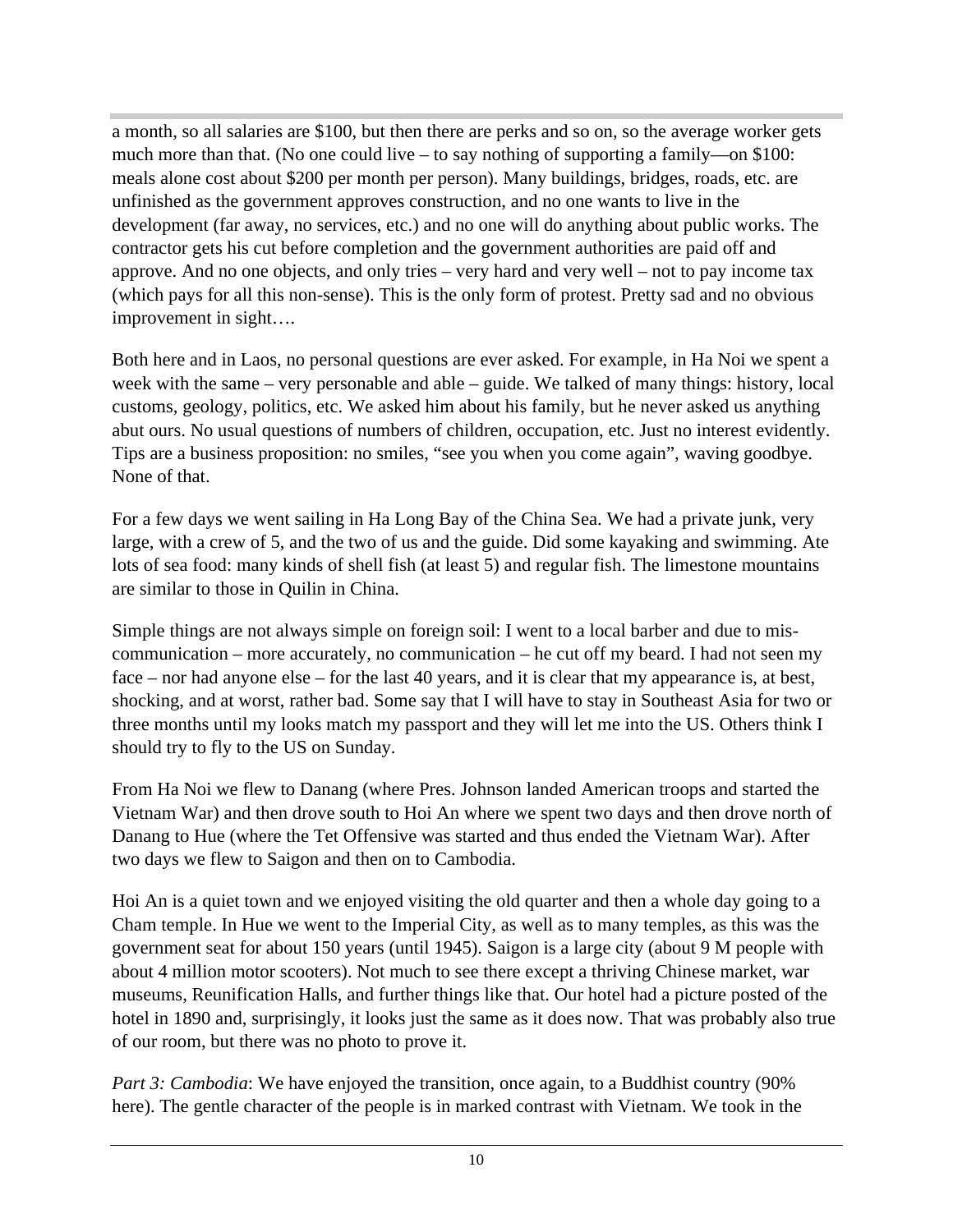third day of the annual festival of boat racing (which is watched, in various locations, by half of the Cambodian population). Angkor Wat is really a complex of dozens of temples and some of the smaller ones are even more striking than the central temple (which is the one always pictured). There are many steps on slippery boulders or sandy wooden stairs – not a railing in sight – and I couldn't have seen very much without the constant help of our very patient (Buddhist) guide.

We have been enjoying Southeast Asian food. We are quite used to Pho (Vietnamese noodle soup, which they have twice a day) and tend to have it at breakfast every day. The sea food is wonderful if you (like us) enjoy shrimp (giant ones), squid, crayfish, octopus, clams, mussels, regular fish (many kinds), etc. We tend not to eat red meat, although the dog looks rather tasty.

Later today we fly to Bangkok for the night and then home on Sunday. (We arrived in Bangkok on the very day that the King's sister – who had been lying in state for nine months – was buried. And we left Bangkok just before the rebels closed the airport for a week.) We have enjoyed wireless in every hotel and are most glad that we brought my lap top as I spent a few hours each day keeping in contact with general world news (NY Times and Washington Post) and my world.

#### **2: Across America by train Dave Stevens**

I spent much of the month of October travelling cross-country by train, spending time on the Coast Starlight (to Portland), the Empire Builder (to Chicago), the Capitol Limited (between Chicago and Washington, D.C., both ways), the Northeast Regional (to Philadelphia), and the California Zephyr (from Chicago to Emeryville). Except for the Northeast Regional, which is basically a commute train, these all offer complete service, including coach, several levels of sleeping accommodations, a café/lounge car, and a diner. If you haven't been on Amtrak recently, the following may be of interest.

Smoking is not permitted on trains, and not all stops are long enough for the smokers to get off and have a puff. (Since the trains are frequently late, they depart when ready rather than at a (scheduled) time certain, and passengers are constantly warned that if they are not on board when the conductor wishes to leave they will be left behind.).

Amtrak does not own the tracks it uses, and operates over tracks owned by freight lines; the result is that freight trains take precedence over passenger trains. One result of this is that trains are frequently behind time at intermediate stations. (There is enough slack in the schedule that they often catch up at the terminus. For example, on our last leg, the train left Omaha an hour and a half behind schedule, but arrived at Emeryville almost an hour early.) Another result of using track owned by freight lines is that the track is not prepared or maintained for passenger comfort, so the ride is less smooth than on western European or Japanese trains.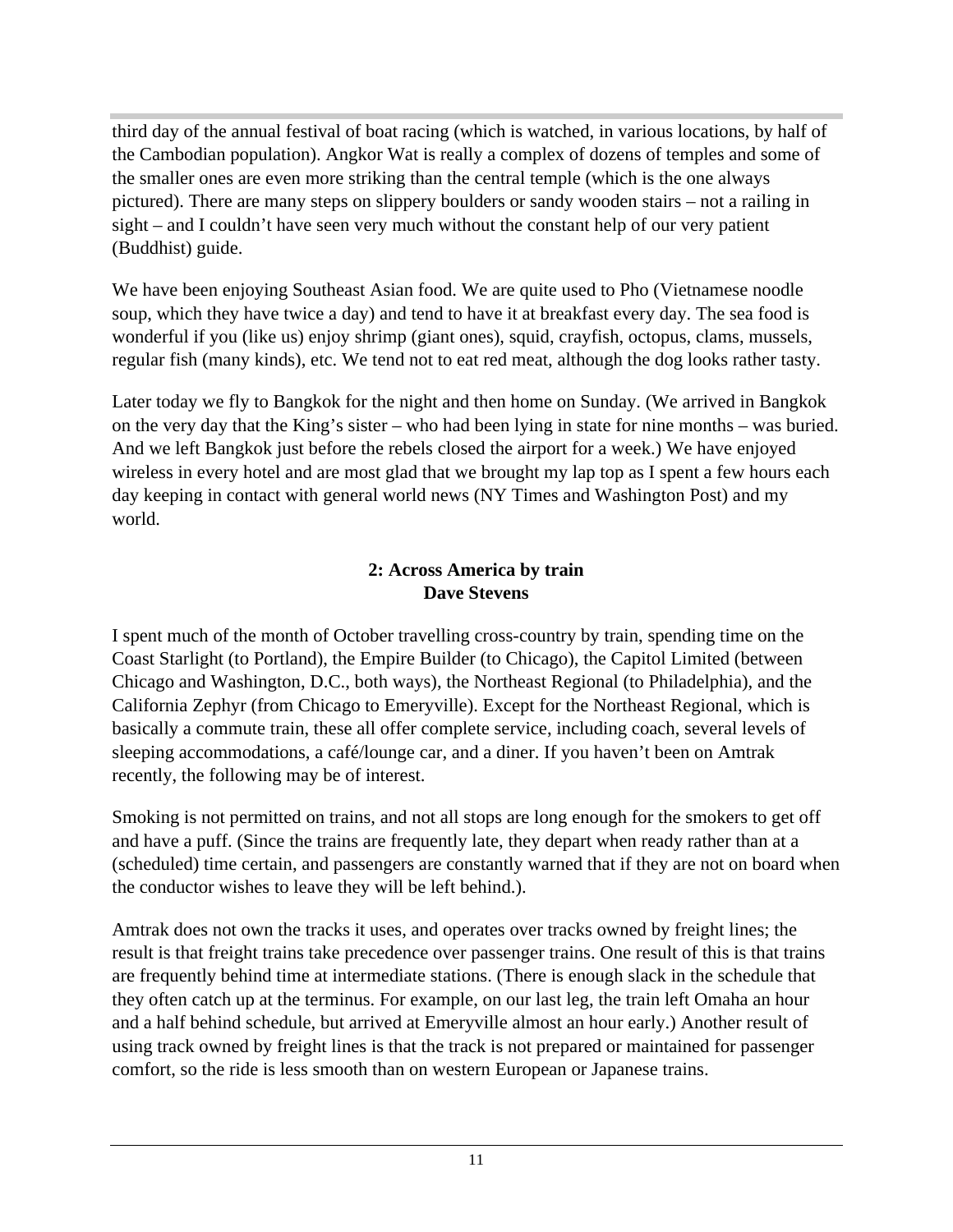Any level of sleeper accommodation is considered to be first-class service (even the tiny roomettes). This means that all meals on the train are free (alcohol excepted) and that you have access to the first class lounge – with free coffee, sodas, and snacks – in those stations that have them. (And lounge access requires only that either your arrival or departure journey is sleeper class; it is not necessary that both be sleepers.) Other than that, roomettes can hardly be called first-class; the beds are comfortable enough, but space is very limited, and toilet and shower are down the hall. (There are three toilets and one shower in each roomette car, shared among the 14 rooomettes; compartment-class travellers have *en suite* facilities.)

There is a single basic menu over the entire system. Fortunately, lunch and dinner each include specials that do change from run to run and sometimes from day to day. The food is good-to excellent, but the dining cars seem to be understaffed, and service is slow. The wine selection is limited, but a decent value (\$13 for a half bottle of quite acceptable wine.)

The California Zephyr carries a volunteer docent from the Sacramento Railroad Museum between Roseville and Reno (both directions), who provides occasional historical commentary about the building of the railroad and the gold rush. (I believe this is a year-round activity, unless there is a shortage of docents.) The Empire Builder has several similar programs featuring park rangers during the summer (beginning in late May and ending in August or September, depending on the program).

The Atcheson, Topeka, and Santa Fe is no longer. (It merged with Burlington Northern to form BNSF.) The freight traffic is substantial, and was especially noticeable on the Empire Builder run: We met (or waited for) at least one long (~100 cars) freight train every hour. No matter in which direction you are travelling, you get to change your watch every day, as you pass between time zones.

You get more time in the Rockies in daylight on the Zephyr (through Denver) than on the Empire Builder (through Glacier National Park). You cross the Mississippi River three times between Minneapolis and Chicago (Empire Builder). Among the other rivers we crossed or paralleled in daylight are the Columbia, the Flathead, the Missouri, the Potomac, the Truckee, the Youghiogheny, the Colorado. (The Ohio is crossed at night in both directions on the Capitol Limited.)

The lounge car has antireflective windows that improve visibility but somewhat fog photography.

You receive a far better impression of the size and variety of the country from the train than you do from a plane. There was still ample evidence of the Mississippi floods earlier this year, and the train was restricted to very low speeds when traversing some of the soggy roadbeds in Illinois and Iowa. You can walk across the Missouri River on a pork-barrel bridge in Omaha. There are more dead cars than living people in some parts of the back country. Box-car graffiti flourishes everywhere there are stationary boxcars. People still wave at passing trains.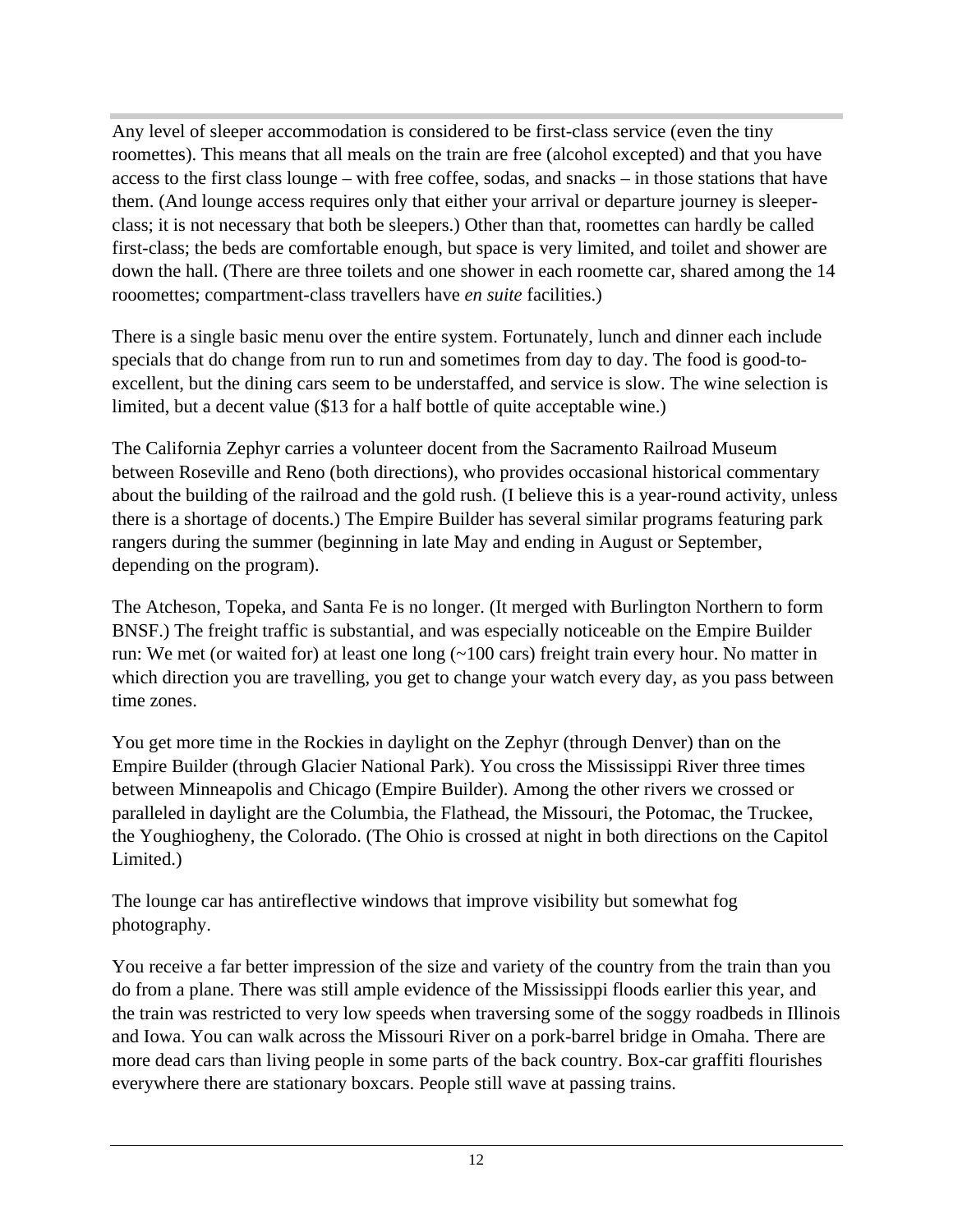Amtrak has restored some of the larger stations in impressive style. Chicago, Philadelphia, and Washington, D.C. are large and busy; D.C. especially so, for it now holds an upscale mall as well as a railroad station. Some of the smaller stations, however, are cinderblock cubes (Omaha, for example, whose former palatial station has been turned into a museum) or simple platforms. Some are small enough that the train has to stop twice: once to let the coach passengers off and once for the sleepers.

In sum, if the train is going where you want to go and you have the time and you want the journey to be part of experience, take the train while boarding is still relatively hassle-free.

#### **From the Berkeley Retirement Center Andre Porter & Patrick Cullinane**

- Insurance counseling: UCBRC sponsors a trained insurance counselor who comes once a month to meet with retirees who have insurance questions or issues. The visits take place on the third Wednesday of each month; UCBRC will help schedule appointments. Please see the next Centerpiece newsletter, which is due for publication in the last week of January, for more information.
- Long term care: An educational session on "Long-Term Care Insurance: Is It Right for You?" will be presented by the Health Insurance Counseling and Advocacy Program (HICAP) on Wednesday, April 15, 2-4pm. It will address such questions as Should I buy LTCI? What is the best LTCI policy? What is the best company to buy from? What is the right age to buy LTCI? These sessions explain long term care and options for its financing while focusing on the features and the pros and cons of long term care insurance. The sessions also include information about available products and how they differ and offer guidelines for deciding whether or not to purchase a LTC insurance policy. Contact the Center to register. [\(http://thecenter.berkeley.edu;](http://thecenter.berkeley.edu;) ucbrc@ berkeley.edu; 510-643-1460).
- Retiree housing? Discussions are beginning about the possibility of UCB retirement community. You may be asked to participate in a survey to determine the level of retiree interest in such an establishment.
- For foodies: Learning in Retirement will feature a series of presentations on Issues and Challenges in Our Food System in March. For more information, and to sign up, please contact the Center.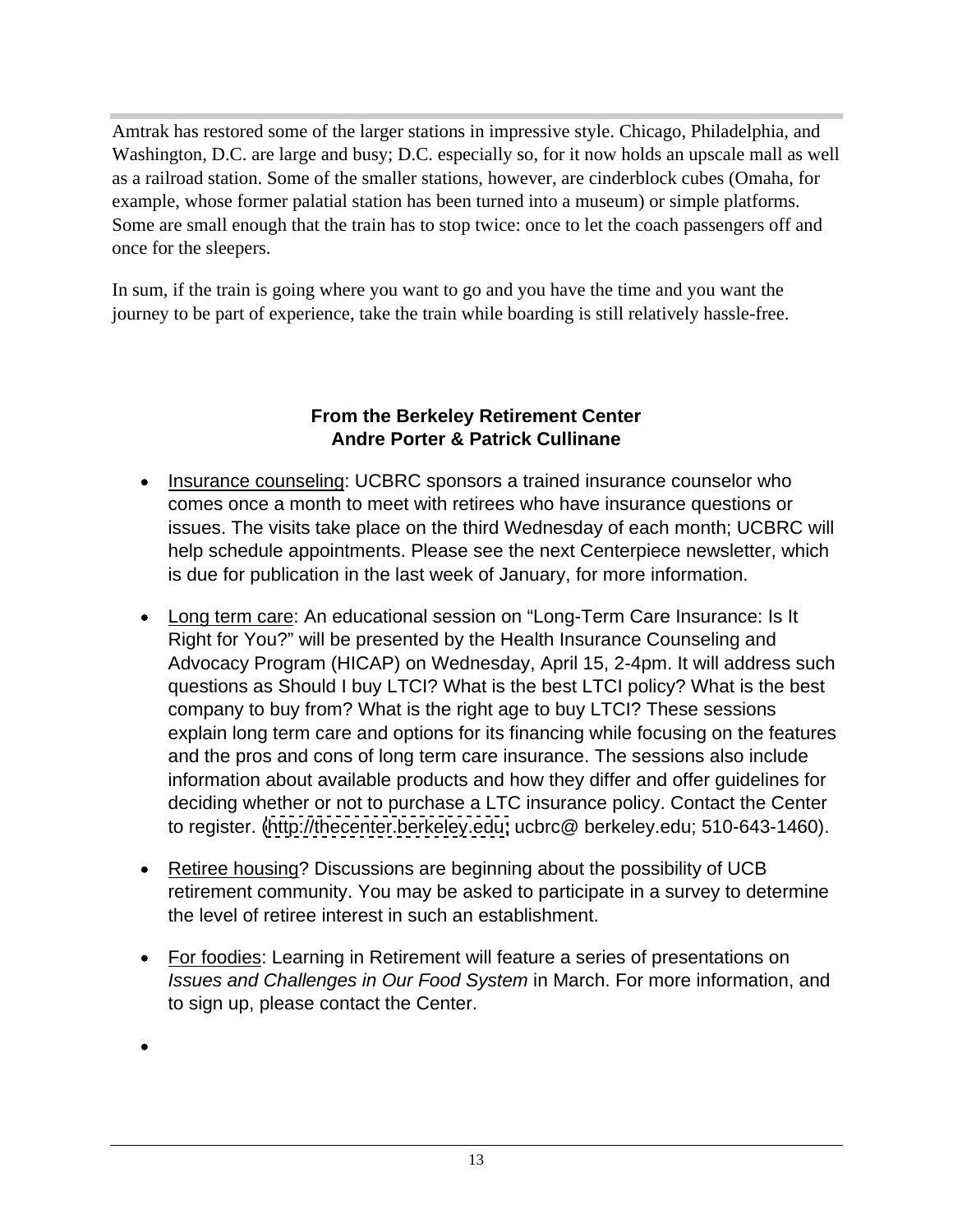## COME ONE, COME ALL - JOIN THE EX-LS **BLACKHAWK MUSEUM TOUR**



**Date:** Thursday, March 12, 2009

**Time:** 10:30 AM

 $\bullet$ 

**Location:** 3700 Blackhawk Plaza Circle • Danville, CA 94506 • 925.736.2277

**Price per Person:** \$6.00 for Seniors and \$7.00 under 65

**Event:** We will have special Docent-led tours of the automobile and changing exhibitions. Each tour lasts about an hour.

The Blackhawk Museum's automotive exhibition of International Automotive Treasures™ presents and displays historically significant and artistically inspired automobiles from the very earliest to the contemporary for public enjoyment and educational enrichment. In every era there have been cars of special artistic and historic significance built to illustrate new ideas in styling, engineering or performance, or to satisfy a famous celebrity's individual taste. Many cars are one-of-a-kind "rolling sculptures" conceived by the world's leading designers and crafted by the most respected coach-building artisans. The exhibition presents over 90 of these great cars as individual works of art.

Ex-Ls cannot provide transportation to the museum for our members. If you are interested in setting up a carpool, or you wish to join a carpool please mark the form shown below.

**Directions** – For Map Quest directions go to [www.blackhawkmuseum.org/plan\\_trip.html](http://www.blackhawkmuseum.org/plan_trip.html) and enter your "from address" information to receive detailed directions.

**To: Vicky Jared - 4849 John Muir Road, Martinez, CA 94553. Vicky must receive this reservation by March 6, 2009 From: \_\_\_\_\_\_\_\_\_\_\_\_\_\_\_\_\_\_\_\_\_\_\_\_\_\_\_\_\_\_\_\_\_\_\_\_\_\_\_\_\_\_\_\_\_\_\_\_\_\_\_\_\_\_\_\_**

| Please sign me up for Blackhawk Museum - March 12, 2009                  |  |
|--------------------------------------------------------------------------|--|
| $\_$ General Admission under 65 $@$ $\$7.00$ $\$$ $\_\_\_\_\_\_$<br>____ |  |
| _ Senior (65 yrs and up) $\quad$ \$6.00 $\quad$ \$ $\quad$               |  |
| Willing/wish to carpool: As driver: __<br>As rider: _____                |  |
| Please make check payable to Ex-Ls<br>Total Enclosed: _                  |  |
|                                                                          |  |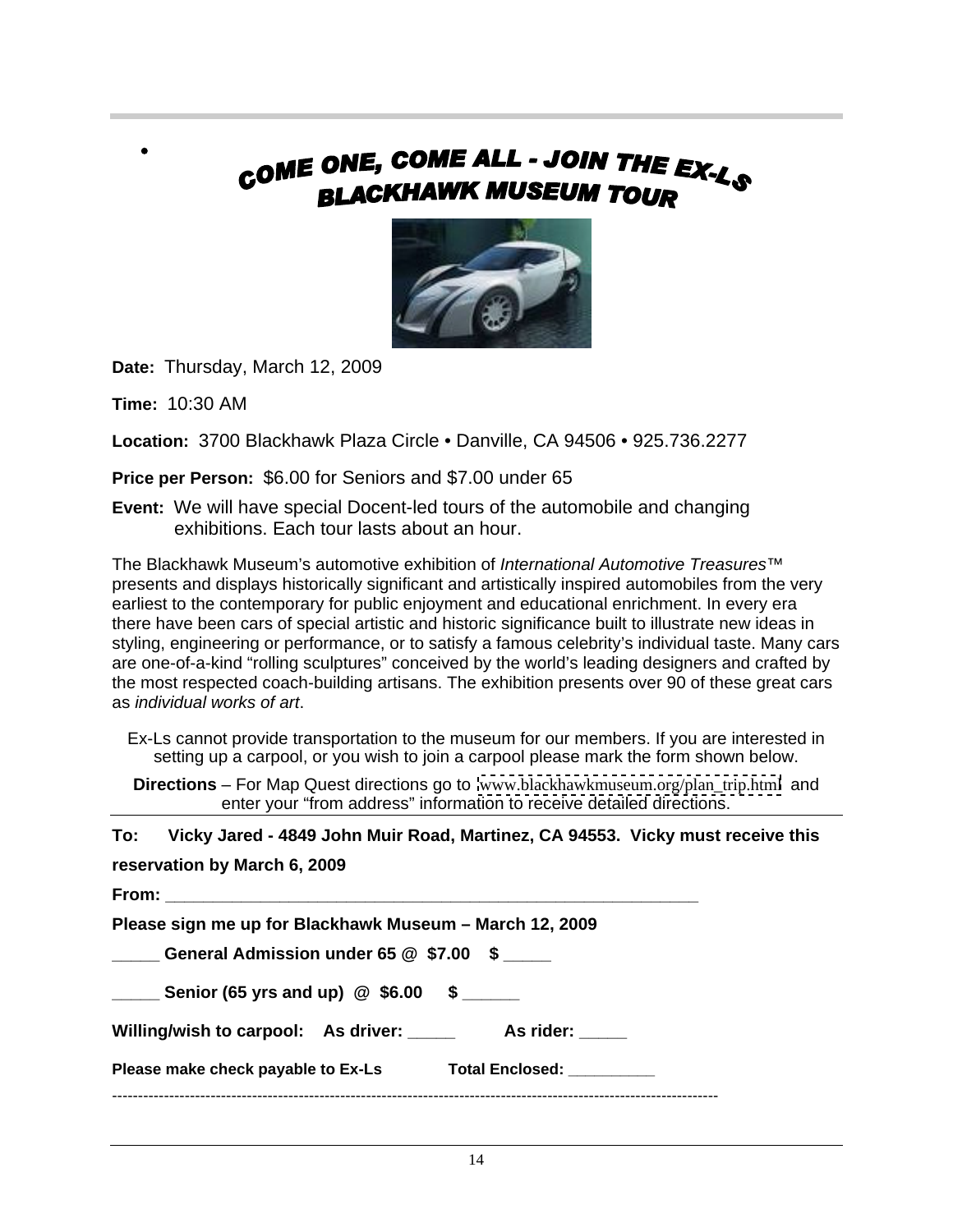

Once you are on 680 south in Danville, exit Crow Canyon Road. Go east (left) on Crow Canyon Road 4.2 miles. Turn right on Camino Tassajara. The first left (at the Movies 7 Theater) is the entrance to The Shops at Blackhawk. The second right takes you into the closest parking area. The Museum is on the hill above the gated Plaza entrance.

#### **From the CUCRA Meeting Tom Beales**

UCOP to concentrate on policy: UCOP is undergoing a reorganization to move its focus away from hands-on administration, much of which will be returned to the individual campuses or out sourced, to policy development. Randy Scott (a former Head of HR at LBNL) will be looking out for the interests of retirees.

StayWell: Apparently many retirees do not realize that this program is spponsored by UCOP, because the assessment materials have a StayWell return address. [If you have not done the initial assessment, you might wish to reconsider: The \$75 gift card that is your reward for doing so is real.]

## **Economical Scots Anecdotes**

- They say copper wire was invented by two Scots fighting over a penny.
- One of them was travelling across Canada and saw a large animal. "What's that?", says he. "A moose", says a travelling companion. "Och, if that's a moose, I dinna want to see a rrrat."
- The other walks into a Glasgow library and says to the librarian, "Excuse me Miss, d'ye hiv ony books on suicide?" To which she replies, "Bog off – ye'll no bring it back!**"**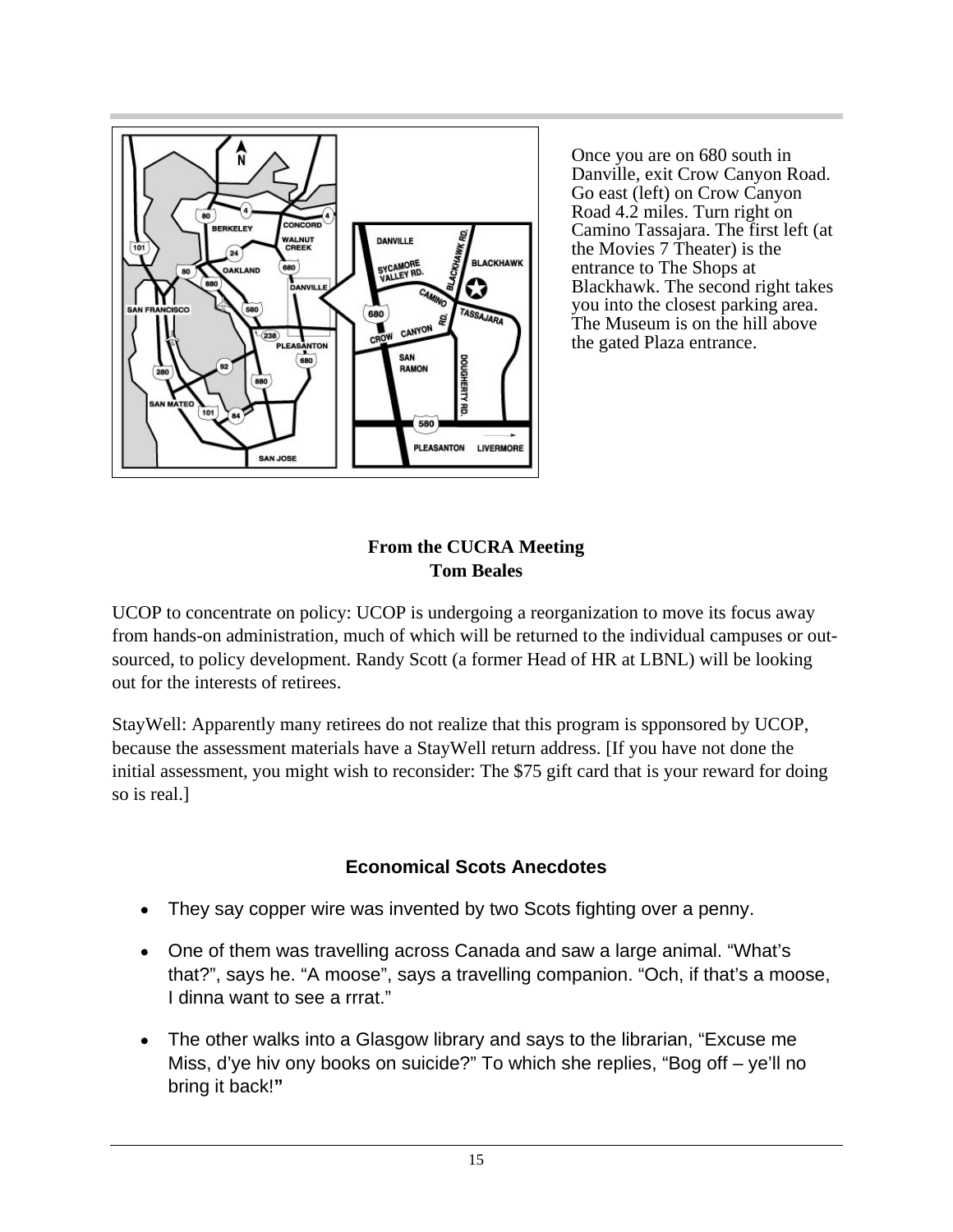#### **Recent Travellers**



The purpose of this column is simply to provide the names of recent (covering only the last calendar year and this one) travellers, so that those who are considering these same destinations might have a potential source of useful information and helpful hints. (Not all of these have been previously reported in the EX-Press.) Please let me know if you think this is a useful addition to the EX-Press. Also, please let me know if you have taken an interesting trip in the last year or so.

| Destination                          | Year   | Traveller(s)                             |
|--------------------------------------|--------|------------------------------------------|
| America by Amtrak                    | 2008   | Dave & Sally Stevens                     |
| China                                | 2008   | Sandra Stewart                           |
| China/Macau/Hong Kong                | 2008   | Winnie & Tracy Baker                     |
| Italy (& Hungary)                    | 2008   | Sig & Cindy Rogers                       |
| Jordan (Petra)                       | 2008   | Janis & Ned Dairiki                      |
| Lancaster (CA) Poppy Reserve         | 2008   | Bob & Valerie Fulton                     |
| Mexico (Maya Riviera)                | 2008   | Bob & Valerie Fulton                     |
| New Hampshire                        | 2008/9 | Igor Blake                               |
| Oregon Wineries                      | 2008   | Dave & Sally Stevens                     |
| Philadelphia and environs            | 2008/9 | Dave & Sally Stevens; Brenda Shank & Bud |
|                                      |        | Larsh                                    |
| The Pinnacles (CA St Pk)             | 2008   | Geores Buttner                           |
| Peru & Galapagos                     | 2008   | Tom & Marcia Beales                      |
| Red Rock Canyon (CA St Pk)           | 2008   | Bob & Valerie Fulton                     |
| Rome                                 | 2008   | Janis & Ned Dairiki                      |
| St. Martins                          | 2008   | Bud Larsh & Brenda Shank                 |
| Salt Lake City (Mormon Library) 2008 |        | <b>Sally Stevens</b>                     |
| South Dakota                         | 2008/9 | Jose Alonso                              |
| Southeast Asia                       | 2008   | <b>Andy Sessler</b>                      |
|                                      |        |                                          |
| Spain                                | 2008   | Sig & Cindy Rogers                       |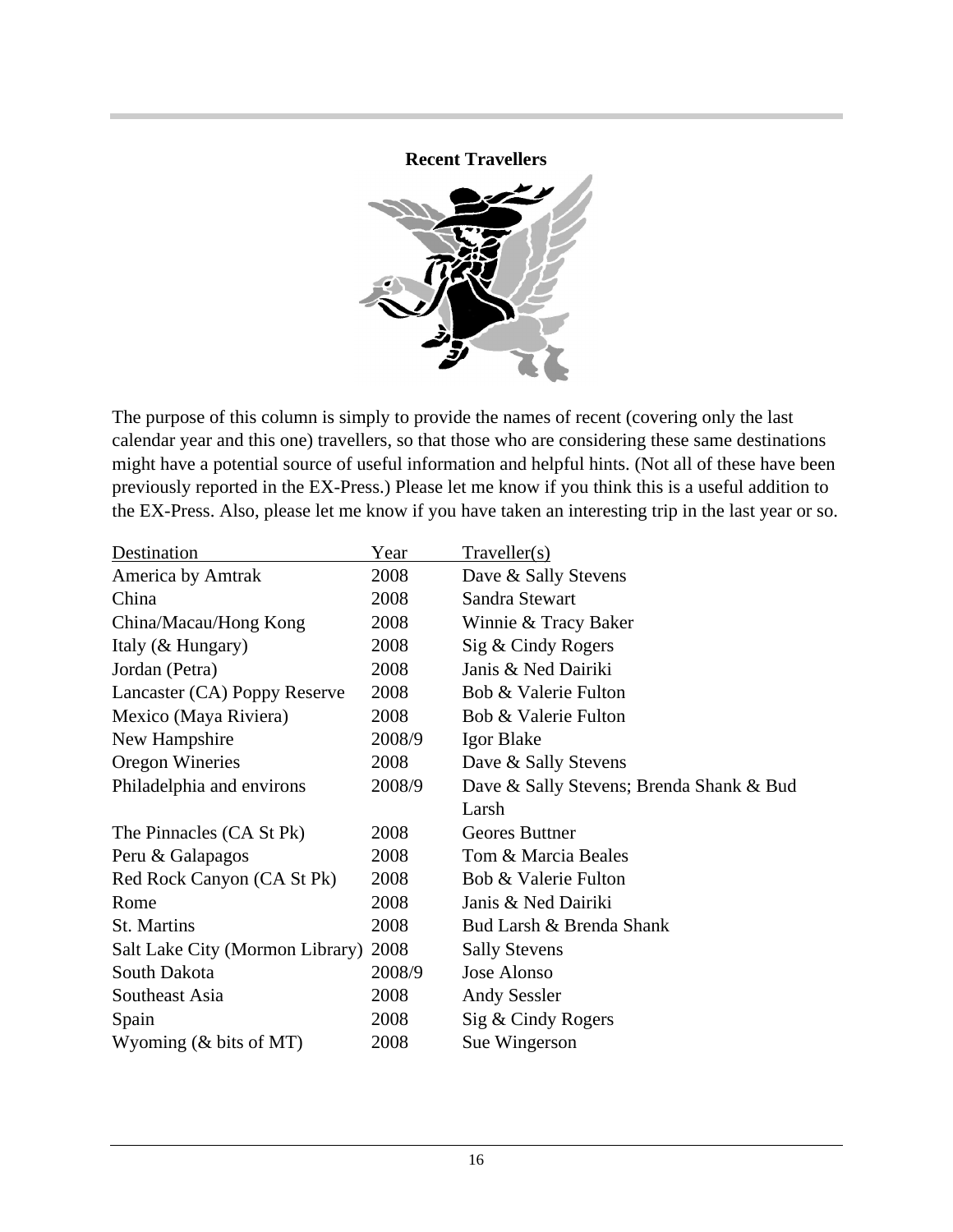| -------------------------                           |                        |  |
|-----------------------------------------------------|------------------------|--|
| SEE YOU AT THE FEBRUARY 21 LUNCHEON                 |                        |  |
|                                                     |                        |  |
| <b>To:</b> Vicky Jared<br>4849 John Muir Road       |                        |  |
| <b>Martinez, CA 94553</b>                           |                        |  |
| Be sure to make reservations by February 16         |                        |  |
|                                                     |                        |  |
| From:                                               |                        |  |
|                                                     |                        |  |
| I plan to attend the Ex-Ls luncheon<br>>> \$25pp << | <b>PREPAID</b>         |  |
|                                                     |                        |  |
| I I will bring guest(s). Name(s) of guest(s):       |                        |  |
|                                                     |                        |  |
| Menu: Fish __ Beef __ Shrimp Louis __ Vegetarian __ |                        |  |
| <b>I</b> Please make check payable to Ex-Ls         | <b>Total Enclosed:</b> |  |
|                                                     |                        |  |
|                                                     |                        |  |

| <b>In Memoriam</b>        |                         | <b>Welcome New Members</b> |                          |  |
|---------------------------|-------------------------|----------------------------|--------------------------|--|
| <b>Larry Custus</b>       | <b>Emery Kozak</b>      |                            |                          |  |
| <b>William Letchworth</b> | Harvey Owren            | <b>Bob Budnitz</b>         | Jan Pusina               |  |
| <b>Don Prestella</b>      | Ed Rieoux               |                            | <b>Kathleen Richards</b> |  |
| <b>Harry Smith</b>        | <b>Jeanne Turturice</b> |                            |                          |  |
|                           |                         |                            |                          |  |

7777777777777777777 **In Memoriam General Constant Constant Constant Constant Constant Constant Constant Constant Constant Constant Co Welcome New Members Bob Budnitz Jan Pusina Kathleen Richards**

**Reminder:** By now you should have received your membership renewal notice: still only \$12 a year. Please send your remittance to Suzanne Stroh, 530 Curtis St., Albany CA 94706, check payable to EX-Ls. And if you are new to the EX-Ls (i.e., not yet a member), all you need to do is send Suzanne your name, address, and telephone number; you may add your e-mail address and spouse's name, but they are not required. (However, unless you specify otherwise, they will appear in the roster when it comes out next fall.) **Continuing Members: If you haven't already done so, please check your roster listing, and let Suzanne know if there are any changes that should be made..**